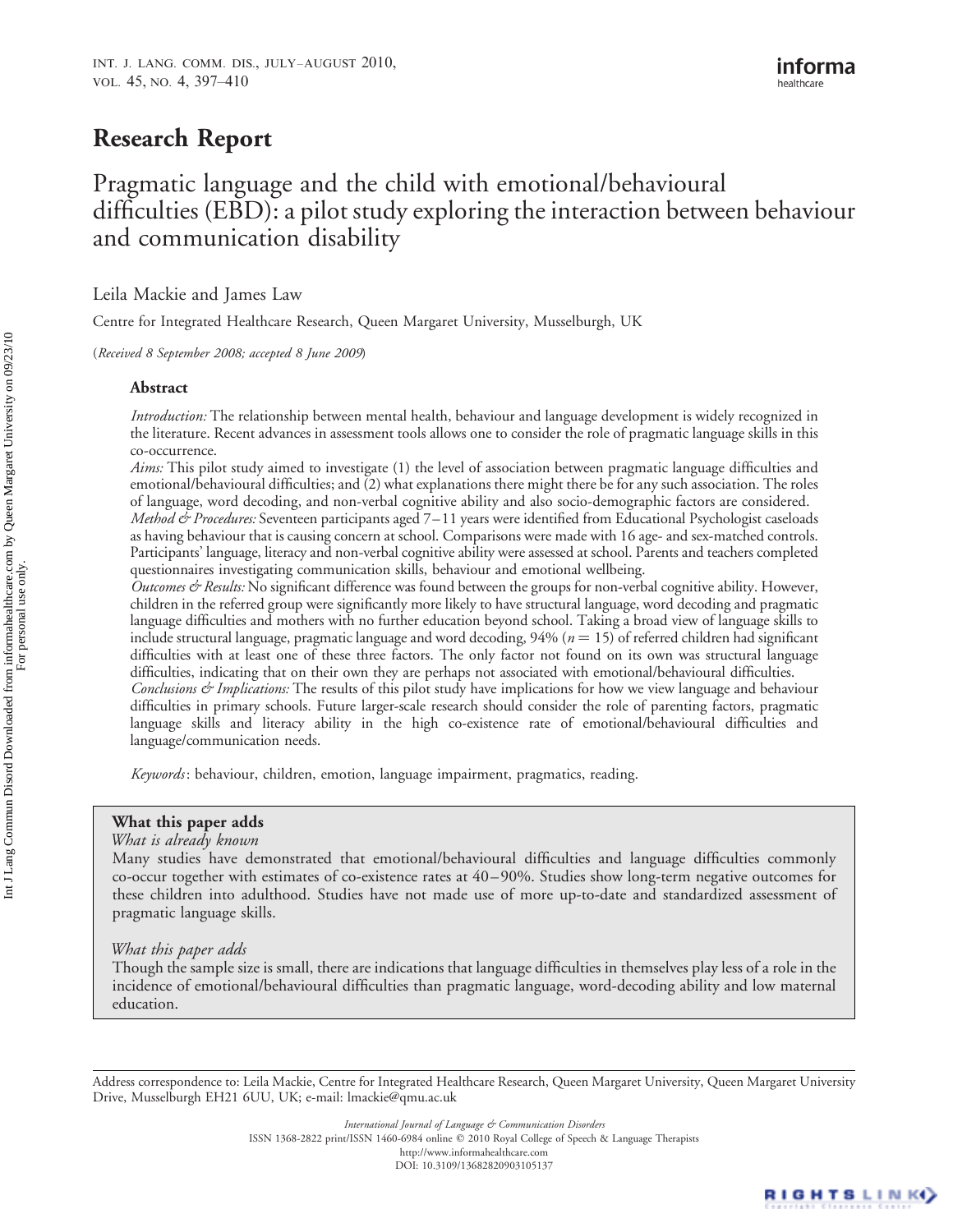## Introduction

The relationship between emotional development, behaviour and language development is now widely recognized in the literature. Various studies have identified a high incidence of language/communication needs in children with emotional and behavioural difficulties (EBD) (for example, Cohen et al. 1993, 1998a, 1998b, Nelson et al. 2005, and Ripley and Yuill 2005). Additionally, many studies have also reported a raised incidence of EBD in children primarily identified with language difficulties (for example, Baker and Cantwell 1987, Redmond and Rice 1998, Conti-Ramsden and Botting 2000, Beitchman et al. 1996, 2001, Brownlie et al. 2004, and Lindsay and Dockrell 2000). Estimates of the proportion of children who have co-existing difficulties in these areas vary between approximately 40% to over 90% (Benner et al. 2002). This variation is likely due to the different placement of children sampled (that is, clinic versus school settings) and the widely varying criteria for classifying language difficulties through the use of different assessment tools and varying cut-off scores deemed 'impaired'.

Furthermore, the literature suggests that children with EBD may frequently have language difficulties that have not been recognized. Cohen *et al.* (1998a) found that of 380 children aged between 7 and 14 years of age consecutively referred to psychiatric services, and 40% had a language difficulty that had not been previously identified. It is possible that, this being the case, these children's performance in social and school situations will be misunderstood and viewed as due to behavioural issues rather than their underlying language and communication difficulties and may result in school exclusion. Indeed, Ripley and Yuill (2005) found high rates of language difficulties among a group of children who had been excluded from school. This highlights the need for consideration of the language and communication needs of children identified with significant EBD so that appropriate preventative supports can be put in place.

Most studies investigating this co-occurrence do not consider whether their language difficulties are 'specific' that is, the child has a discrepancy between scores on non-verbal and verbal cognitive assessment, with the child showing stronger skills in their non-verbal ability. This method is often used to identify children with specific language impairment (SLI). There is some controversy over SLI as a diagnosis. Some authors, such as Cole *et al.* (1990), Tomblin and Zhang (1999), Tomblin (2008) have argued that there is a lack of evidence for a difference in the patterns of language deficit between children with higher and lower nonverbal cognitive ability and that 'the use of cognitive referencing is neither conceptually well founded nor

supported by empirical evidence' (Tomblin 2008: 94). In the current paper the term Language Impairment (LI) will be used to refer to difficulties with structural language that may or may not be occurring alongside limitations in non-verbal cognitive ability.

Though it is well established that EBD and LI often co-occur, we still know little about  $why$  this is the case. As a start in determining this, a number of studies have considered whether difficulties with particular aspects of communication skills (that is, receptive language, expressive language or speech) more often co-occur with EBD. Though there are some studies that find that expressive difficulties more often co-occur, particularly amongst older children (Nelson et al. 2005, Ripley and Yuill 2005), most studies find receptive language difficulties (which most often present alongside expressive difficulties) are the highest risk indicator for EBD (for a review, see Toppelberg and Shapiro 2000). As yet we know little about how other factors beyond language skills interact or perhaps play a more significant role in the incidence of EBD in these children. There is evidence, for example, of the important role of literacy skills (for example, Maughan 1994). Furthermore our knowledge and ability to assess different aspects of communication have developed since many of these studies were carried out. In particular our ability to assess pragmatic language skills has progressed.

## The role of literacy skills

It is well established that there are strong links between language and literacy difficulties (for example, Catts et al. 2002). As well as reading comprehension difficulties, children with LI are at a higher risk of text decoding and spelling deficits due to the phonological impairment that is often part of their presentation (Snowling and Hayiou-Thomas 2006). Furthermore, studies also show a link between literacy and behavioural difficulties (for example, Maughan 1994). Indeed, in a study investigating the association between reading disability, behavioural disorder and language impairments, Tomblin et al. (2000) identified that reading disability was a mediating variable for children with impaired language who were presenting with co-existing behaviour disorders rather than the verbal language impairment per se being linked with the behavioural disorder. In other words, when the reading ability of participants was considered, verbal language ability on its own was no longer predictive of behavioural disorder.

## The role of pragmatic language skills

Pragmatic language impairment is a descriptive term that 'refers to difficulty with using language to convey and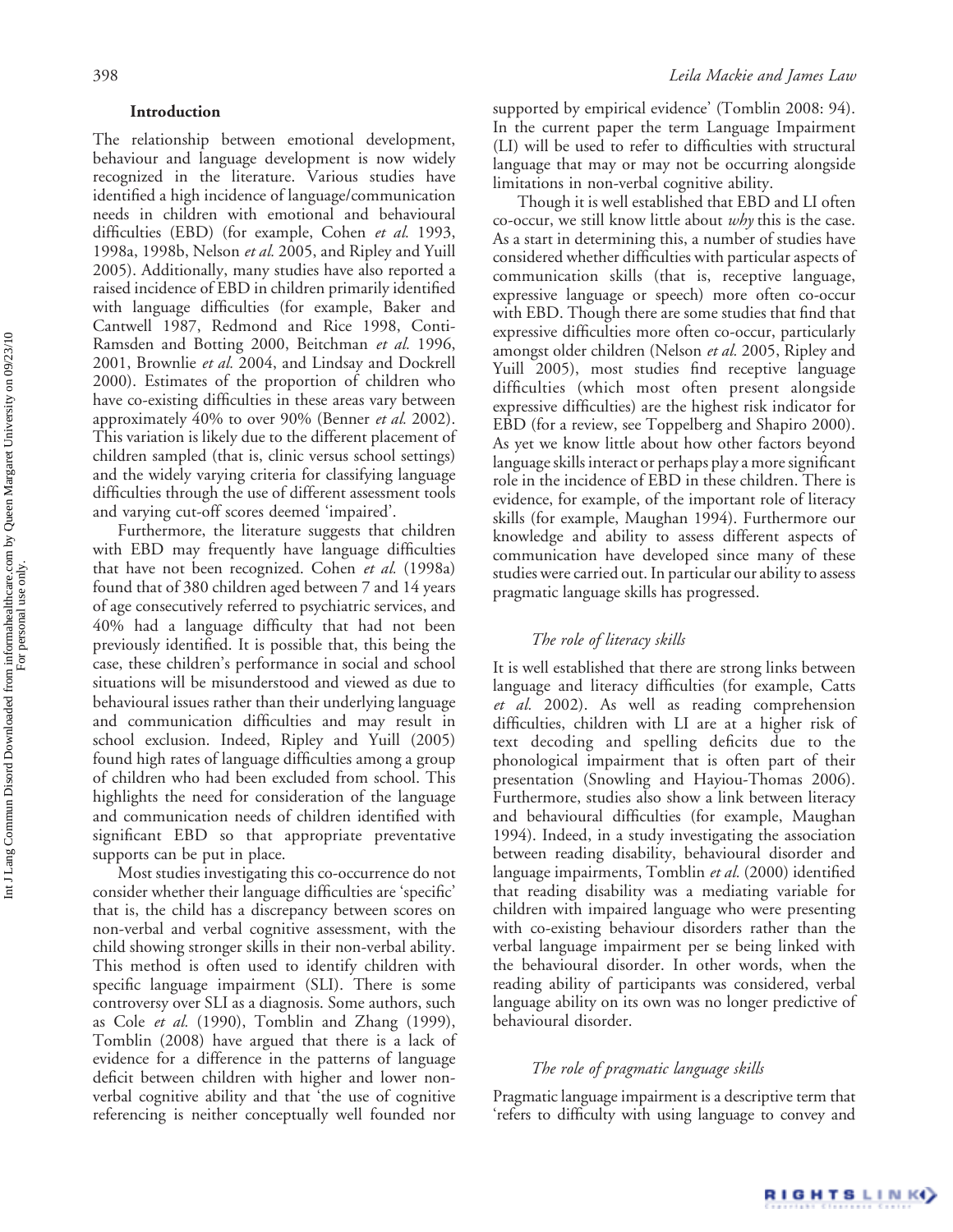understand intended meanings' (Adams et al. 2002: 974). Pragmatic language impairments are seen in children with autism spectrum disorder (ASD) in combination with impairment and differences in other areas of development. There is evidence that pragmatic language impairment can exist without an additional social impairment or learning disability (Bishop et al. 2000), although they commonly overlap. Difficulties with pragmatic language are commonly seen in children with LI. In more recent years there has been increasing interest in pragmatic language skills and how we can define, assess and provide appropriate intervention, particularly in the work of Adams, Lloyd, Aldred and Baxendale (for example, Adams et al. 2006) and Bishop (for example, Bishop et al. 2000, and Bishop and Norbury 2002).

## Pragmatic language impairment in children with EBD

It is well recognized that children with behavioural disorders have problems with their social communication skills. Indeed Maag and Katsiyannis (1999), cited by Hill and Coufal (2005), go as far as to state that 'a lack of social competence is probably the one area of dysfunction that most uniformly describes students with EBD' (p. 36). However, despite this assumption little progress has been made in quantifying these for lack of an adequate assessment. The Children's Communication Checklist (CCC, and CCC-2; Bishop 1998, 2003) was developed to provide a more standardized means of identify children with pragmatic language difficulties than had previously been available. It identifies whether a child may have specific difficulties in aspects of pragmatics such as ability to use language appropriately in different contexts, nonverbal communication (including use and understanding of eye contact, facial expression and gesture) or their ability to use the context to understand a person's intended or implied meaning.

Gilmour et al. (2004) used the CCC to investigate the pragmatic language skills of children aged 5–10 years old with conduct disorder and compared their scores with children of the same age who had received a diagnosis of autism. They found that two thirds of children identified with conduct disorder actually had a pragmatic language impairment of a quality and degree similar to children on the autism spectrum; thus supporting their proposal that pragmatic language difficulties underlie antisocial behaviour in a proportion of children labelled as having conduct disorder. They also noted that both the ASD and the Conduct Disorder groups were predominately boys. They suspect a causal relationship between pragmatic language difficulties and school exclusion. However, they do state that it is important to acknowledge the

important roles that social, cognitive and psychological factors may play in engendering disruptive behaviour at school. They further state that 'these factors almost certainly interact with one another and contribute in a complex manner to that outcome' (p. 976). This lack of investigation into the role of other such factors is a limitation of their study.

## The current study

The current study was thus designed as a pilot with two main aims:

- . What is the level of association between pragmatic language skills and EBD? Can we replicate the high levels of pragmatic language difficulties found by Gilmour et al. (2004)?
- . What explanations might there be for any such association? Preliminary investigations into social, cognitive and psychological factors, specifically language, literacy, non-verbal cognitive ability and socio-demographic factors were thus carried out to provide guidance for future larger-scale research.

## Method

#### Recruitment

Discussion with an Educational Psychologist highlighted two points. Firstly, Conduct Disorder is seldom given as a diagnosis in Edinburgh. Secondly, it is generally from about their third year at school that behavioural issues become of greater concern in primary schools, as the behavioural expectations of the classroom increase and differences from their peers become more obvious. Therefore, it was decided that children at primary school over the age of 7 years would be recruited and, that rather than being selected through having a diagnosis, participants would be identified through having behaviour that is causing concern at school. Thus, Educational Psychologists across the City of Edinburgh were requested to inform the research team of children aged between 7 and 11 years old in mainstream schools who had been referred to their service within the last year due to concerns about their behaviour at school with the following exceptions: English as an additional language; a diagnosis of autism or autism spectrum disorder; documented evidence of a neurological impairment or sensory-neural hearing loss.

#### Participants

Twenty-five children were put forward by Educational Psychologists as meeting the above criteria. For eight of these children, parents or school declined consent or were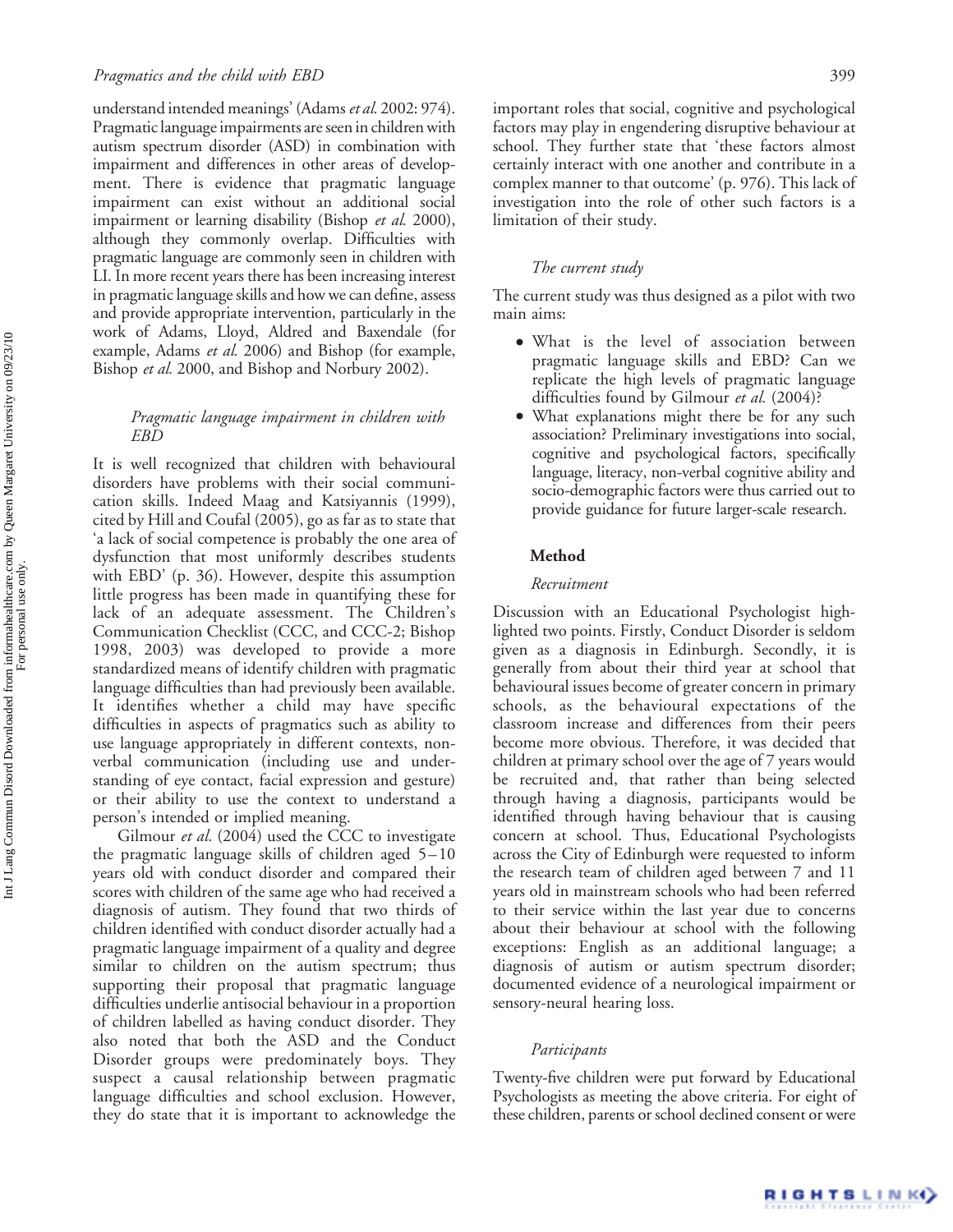not contactable, leaving a final sample of 17 children. For each referred child, a child in the school was matched by age  $(\pm 3$  months) and sex to be included in the control group. Children in the control group were selected from the same school to try and ensure that they were from a similar socio-economic background. It was possible to match a control for all the referred children except one, making a total of 16 children in the control group. There were 13 boys and three girls in each group. The two groups were very similar in age. Referred group mean age  $= 9;00$  years (range  $= 7;01-11;06$  years); control group mean age  $= 8;11$  years (range  $= 7;02-11;05$ years),  $t(31) = 0.144$ ,  $p = 0.808$ .

# Procedure

Parents were sent a letter informing them of the project and then telephoned to talk through any queries they may have and obtain their verbal consent. If this was obtained, a meeting was arranged at their home or their child's school to obtain written consent, complete a parental questionnaire and the Strengths Difficulties Questionnaire (SDQ; Goodman 1999).

Children were tested individually in a quiet room at school by an experienced speech and language therapist who was familiar with the test materials. In nearly all cases, testing was completed in one session. The assessment session lasted between 1 and 1.5 hours. Teachers were given questionnaires on the day of assessment and were asked to complete them and post them to the researcher.

#### Assessment battery

Participants were presented with the following assessments.

# Language measure: Assessment of Comprehension and Expression (ACE; Adams et al. 2001)

This is a test of receptive and expressive language that includes investigation of structural language skills as well as some higher level aspects of language, such as the ability to make inferences. The main test, composed of the following sub-tests, was presented: Sentence Comprehension, Inferential Comprehension, Naming, Syntactic Formulation and Semantic Decisions. Raw scores for each subtest are converted into an overall Standard Score.

# Children's Communication Checklist, Version 2 (Bishop 2003)

Class teachers of all participants were requested to complete the CCC-2 for each child. This well standardized checklist gives an indication of children's ability to communicate in real-world environments as opposed to controlled test situations. Teachers are asked to indicate the frequency that certain communicative behaviours occur. The checklist consists of ten subscales that investigate ability in: Speech, Syntax, Semantics, Coherence, Inappropriate Initiation, Stereotyped Language, Use of Context, Non-verbal, Social Relations and Interests. Percentile scores standardized on a typically developing population can be obtained for each subscale. If a child scores below the tenth percentile in any subscale this indicates that the child may be impaired in this area. Therefore, this assessment has three main purposes:

- . It distinguishes children with communication impairment from typically developing children through the calculation of a General Communication Composite (GCC) score.
- . It identifies pragmatic language difficulties not typically picked up by other standardized assessment through the subscales investigating Coherence, Inappropriate Initiation, Stereotyped Language, Use of Context and Non-Verbal skills.
- . It identifies children whose pragmatic language difficulties are disproportionate to their structural language skills through the Social Interaction Deviance Composite, which is a score calculated by taking a composite of the following subscales: Inappropriate initiation, Non-verbal communication, Social relations and Interests. These children should be further investigated for a possible diagnosis of ASD. Therefore, this score is intended to give an indication of social interaction difficulties of the type seen in autism rather than just investigating aspects of pragmatic language skills.

Bishop (2003) states that if a child has scores in three or more scales below the tenth percentile or two or more scales are at or below the fifth percentile, this suggests that the child may have communicative problems of clinical significance and warrants further investigation for a pragmatic language impairment.

# Non-verbal cognitive measure: Raven's Coloured Progressive Matrices (CPM; Raven 1998)

This assessment gives an indicator of non-verbal ability, investigating perceptual and logic skills. Raw Scores are converted to a score within a percentile band.

# Literacy measure: McMillan Individual Reading Analysis (MIRA; Vincent and de la Mare 1992)

This is a quick assessment of literacy skills in which children are asked to read short passages of increasing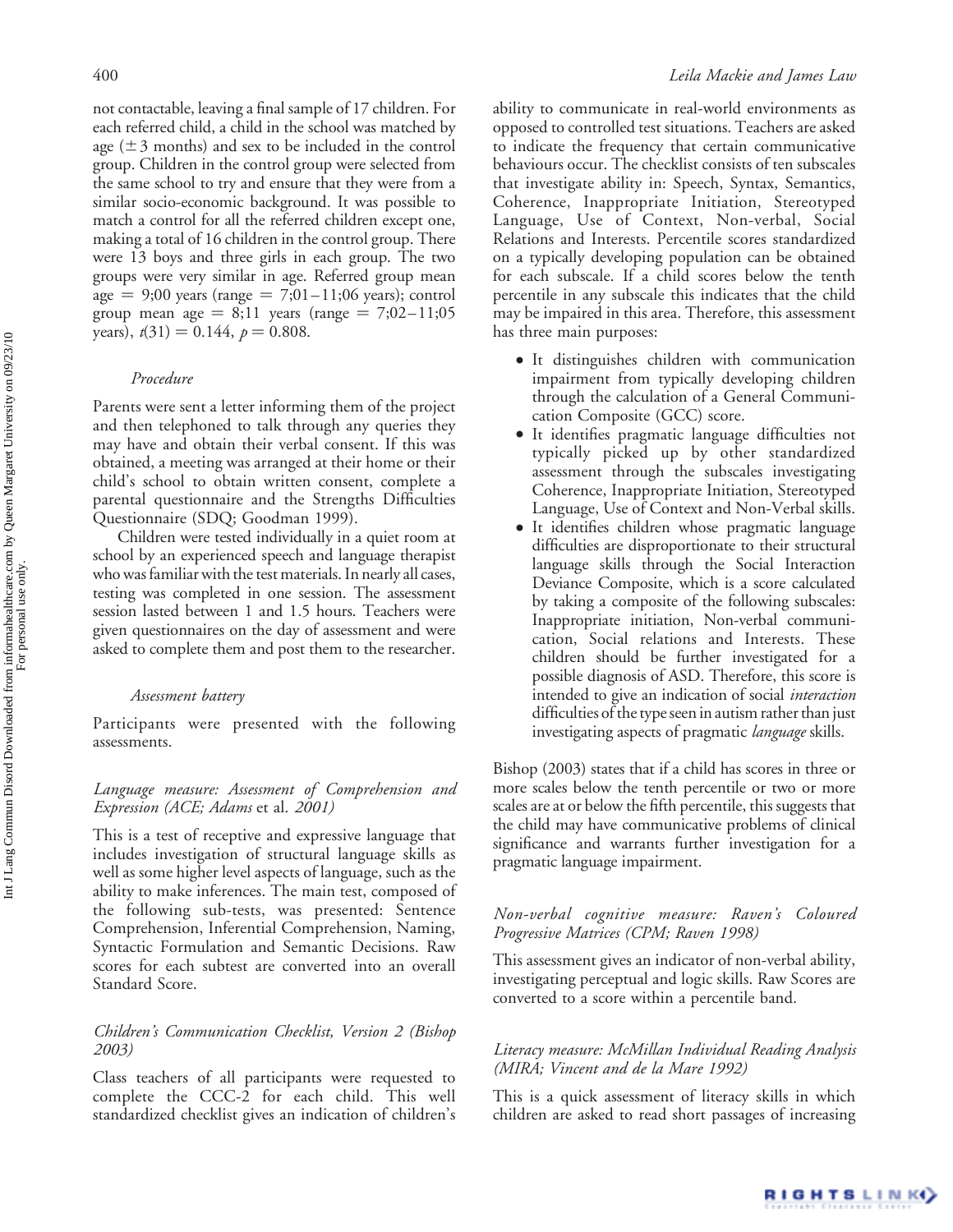|                                                                      | SIMD decile band                                   |                                |                                                       |
|----------------------------------------------------------------------|----------------------------------------------------|--------------------------------|-------------------------------------------------------|
| Group                                                                | Lowest bands<br>(most deprived)<br>$(deciles 1-3)$ | Middle bands<br>$-deciles 4-6$ | Highest bands<br>(least deprived)<br>$(deciles 7-10)$ |
| Referred (number and percentage)<br>Controls (number and percentage) | $7(41.2\%)$<br>$9(56.3\%)$                         | $6(35.3\%)$<br>$5(31.3\%)$     | $4(23.5\%)$<br>$2(12.5\%)$                            |

Table 1. SIMD decile ranking for children in both Referred and Control groups

difficulty and then asked questions about it. Scores are obtained for word-decoding ability and reading comprehension, indicating whether the child is performing within the average range for their age.

# Emotional and behavioural measure: Strengths and Difficulties Questionnaire (Goodman 1999)

For the referred group, teachers and parents were requested to complete this well standardized screening questionnaire that asks about 25 attributes that can be divided into five sub-scales: Emotional symptoms, Conduct problems, Hyperactivity/inattention, Peer Relationships, Pro-social Behaviour. An impact supplement asks whether the respondent thinks the young person has a problem, and if so, enquires further about chronicity, distress, social impairment, and burden to others. Scores obtained indicate the child's level of risk of a diagnosis of an emotional or behavioural disorder.

#### Socio-economic status measures

The SIMD is the Scottish Executive's official tool for identifying small area concentrations of multiple deprivation across all of Scotland. SIMD 2006 divides Scotland up into 6505 small geographical areas (called 'data zones'), with a median population size of 769. These are ranked from one (most deprived) to 6505 (least deprived) using 37 indicators of deprivation across seven categories or domains: current income, employment, health, education, geographic access to services, housing and crime. These zones, which are calculated from full postcodes have been categorized into deciles, with the 1st decile the most and the tenth decile the least deprived areas.

## Maternal education

Information was gathered about when mothers left school and whether they received any further education as this is also a recognized measure of socio-economic status (for example, Hart and Risley 1995).

## Parent's perspective and input from SLT

## Parental questionnaire

This was a short purpose made questionnaire investigating input the child has received from SLT, and the parent's view of their child's communicative ability.

#### Results

#### Socio-economic status (SES)

Table 1 illustrates the SIMD decile rankings for participants. As explained, the lowest ranked areas are in the 1st decile, and the highest ranked are in the tenth decile. Deciles have been grouped to give three categories: high, middle and low bands. The figure illustrates that the children from both groups came from a wide range of socio-economic areas.

The difference between groups in level of maternal education is illustrated in table 2. As can be seen a much higher percentage of the referred child's mothers left school at 16 years, receiving no further education, and this difference reached significance ( $p = 0.031$ , Fisher's exact test).

# Non-verbal cognitive ability

Figure 1 illustrates the percentile scores in the Raven's coloured matrices (displayed as bandings between 1 and 5) obtained by children in the referred and control groups. Due to the small numbers in each group, parametric analysis was not appropriate. Non-parametric analysis, the Mann–Whitney test, on test standard scores indicated there was no significant difference between referred group

Table 2. Maternal education of children in the Referred and Control groups

| Group                                           | Mother received Mother received<br>no further education further education |          |
|-------------------------------------------------|---------------------------------------------------------------------------|----------|
| Referred<br>(number and percentage)<br>Controls | 13 76.5%                                                                  | 4 23.5%  |
| (number and percentage)                         | 5 33.3%                                                                   | 10 66.6% |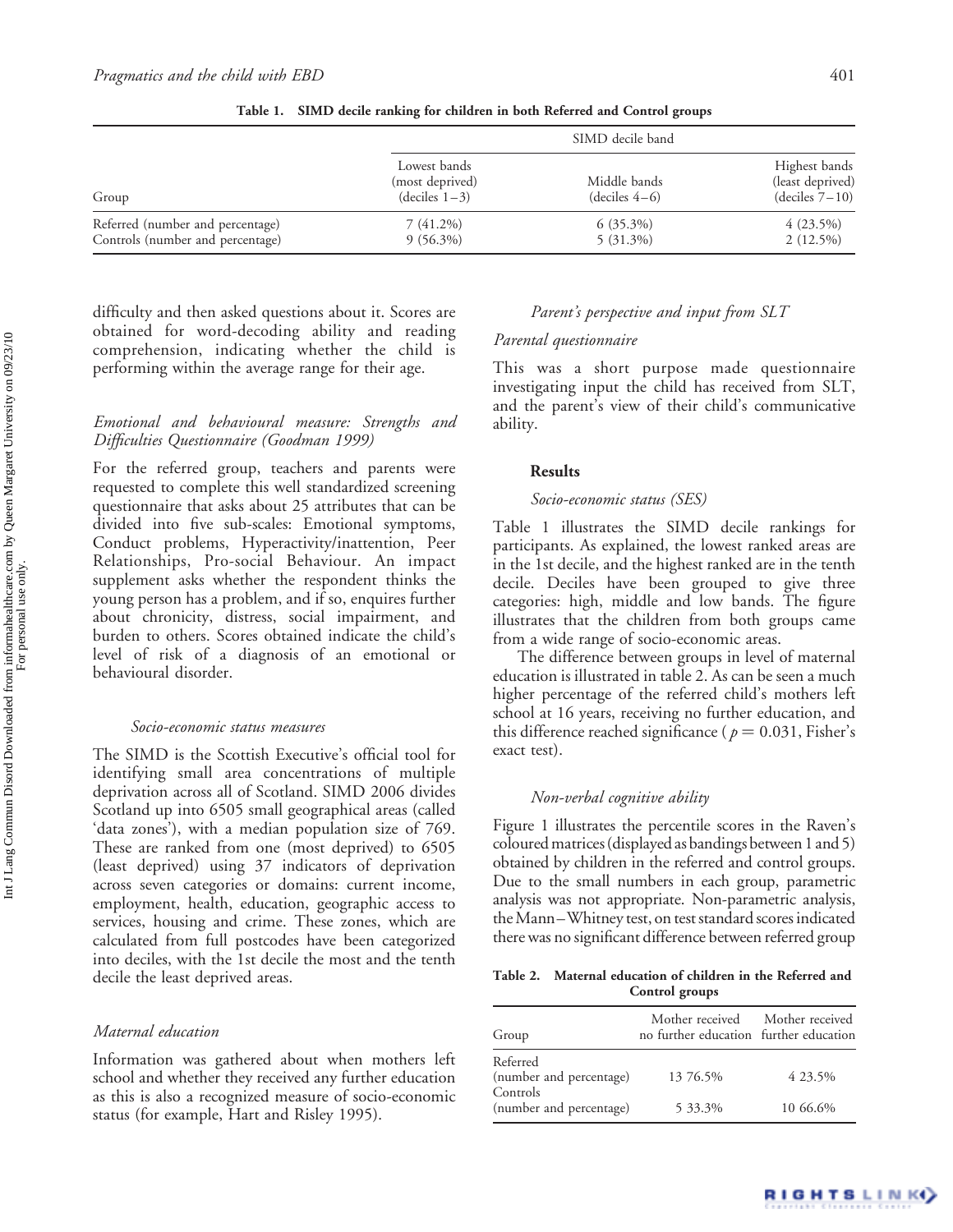

Figure 1. Banded percentile scores on the Raven's matrices.

(median  $= 106$ ) and control group (median  $= 106$ )  $(U = 122.5, p = 0.637,$  two-tailed).

## Emotional and behavioural difficulties

Analysis of the parent and teacher completed SDQs allows the calculation of diagnostic predictions of emotional and behavioural difficulties (EBD). Although these should be used cautiously, in a validation study Goodman (1999) found that these predictions agreed well with what an experienced

clinician diagnosed after a detailed assessment of the child.

Figure 2 illustrates that of the 16 children in the referred group with complete SDQ data,  $94\%$  ( $n = 15$ ) were at high risk of a diagnosis of EBD. The majority were at high risk of a behavioural disorder (87%,  $n = 14$ ), fewer at high risk of a hyperactivity disorder  $(56\%, n=9)$  and fewer still at high risk of an emotional disorder (19%,  $n = 3$ ). The remaining participant was at medium risk of diagnosis of a behavioural disorder; the parent completed form



Figure 2. Diagnostic prediction from the SDQ for referred children.

For personal use only.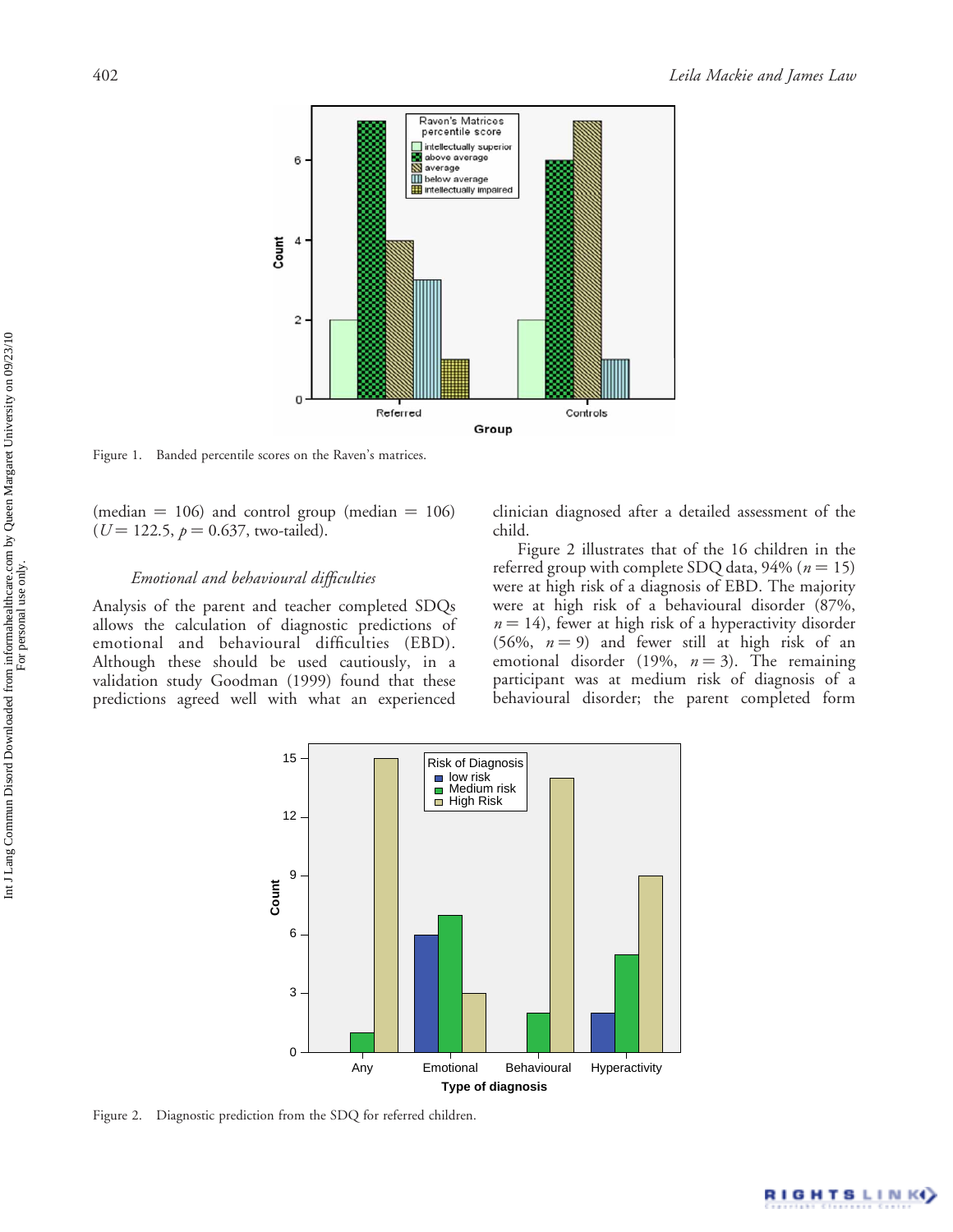indicated that most of his difficulties were at school only. Unsurprisingly these categories overlap.

#### Language measures

## Assessment of Language Comprehension and Expression (ACE)

The median overall percentile scores in the ACE for children in the referred group (median  $= 27$ ) was significantly lower than for the control group (median = 65) ( $U = 72.50, p = 0.021$ , two-tailed). However, as figure 3 illustrates, there was a greater range of percentile scores in the referred group  $(IQR = 63, minimum = 1, maximum = 99)$  compared with controls ( $IQR = 52.75$ , minimum = 25,  $maximum = 97$ ) indicating more heterogeneity amongst the referred children. In total, 38% ( $n = 6$ ) of children in the referred group scored at or below the tenth percentile in this assessment indicating impaired language skills (LI), compared with zero children in the control group. All six of these children's scores indicated significant difficulties with both expressive and receptive language skills.

When information about maternal education levels from table 2 is combined with these scores, all six children who were identified as having LI had mothers with no further education. When information about non-verbal cognitive ability is combined with language scores, five of the above six children had scores above the 25th percentile in the Raven's matrices indicating more specific difficulties with their language skills. The remaining participant scored below the tenth percentile in both language and non-verbal cognitive assessment.

## Literacy—reading ability (MIRA)

Figure 4a and b illustrate the numbers of children in each group who scored below, within and above the average range for reading accuracy (that is, word-decoding skills) in the MIRA. A total of 53% ( $n = 9$ ) of the referred group had reading accuracy skills below the average range, which was a significantly higher proportion than in the control group where 19% ( $n = 3$ ) scored at this level  $(\chi^2(1) = 4.164, p = 0.041,$  two-sided). More referred children answered the accompanying questions correctly as 35% ( $n = 6$ ) of referred children scored below the average range for reading comprehension, compared with 12% ( $n = 2$ ) in the control group. This difference does not reach significance  $(\chi^2(1)) = 2.332$ ,  $p = 0.127$ , two sided). It is of note that all six children with a LI scored below the average range for reading accuracy in this assessment. When we compare maternal education with literacy ability, all nine children with reading difficulties had mothers who left school at 16 years with no further education.

## Pragmatic Language Skills (CCC-2)

Completed CCC-2 forms were returned by teachers for 30 of the 33 participants. The assessment scoring system includes a validity check designed to check whether the scorer understood the meaning of the ratings. Seven of the returned assessments were found to be invalid. This resulted in analysis being possible for eleven children in the referred group and twelve in the control group. Clearly these low figures have implications for the validity of the findings and thus the results can only be used as indicators for further investigation.



Figure 3. Total Score as Percentile in the ACE.

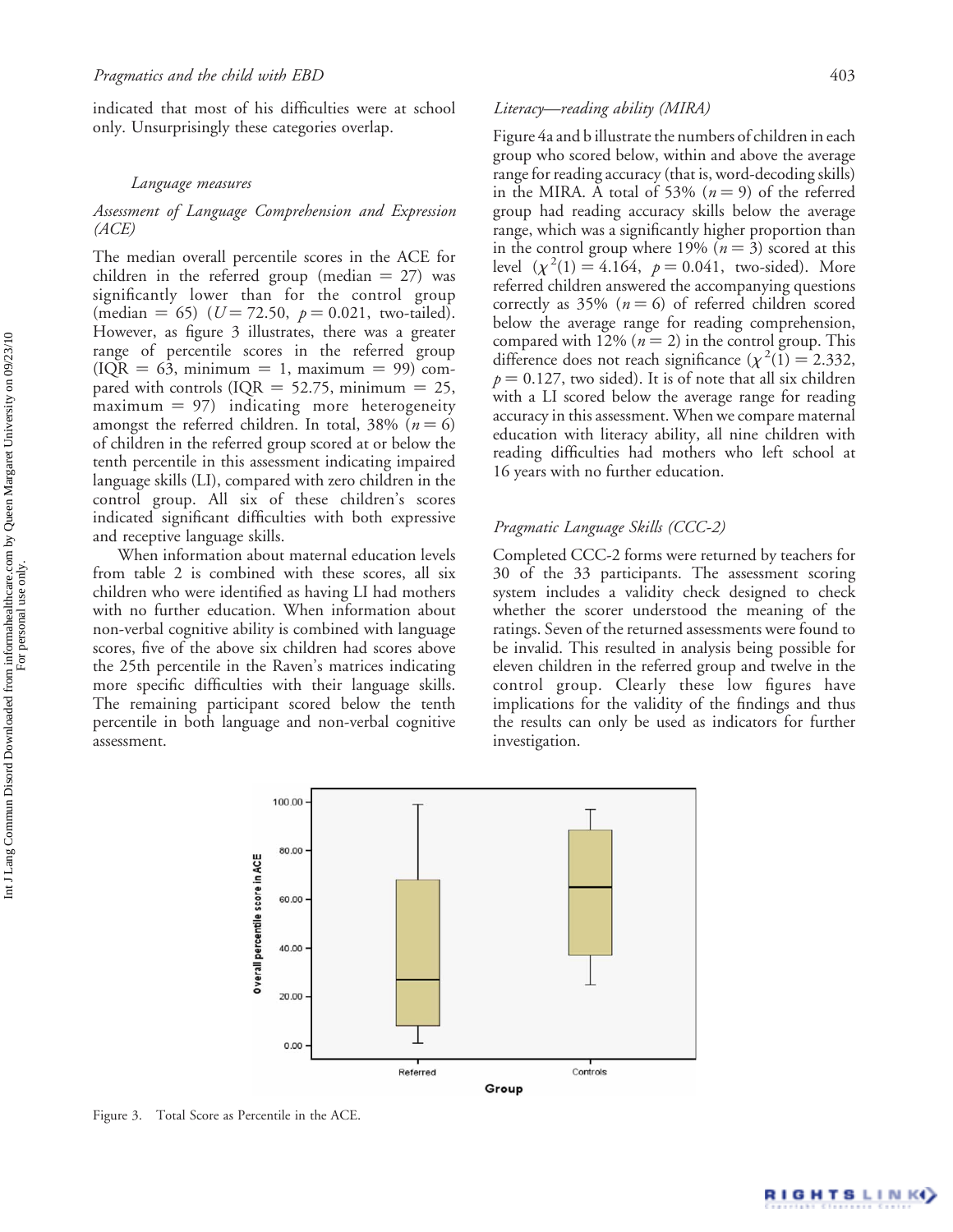

Figure 4a. Reading accuracy scores in the MIRA.

The CCC-2's main purpose is to distinguish children with communication impairments from typically developing children through the calculation of a General Communication Composite (GCC) score (Bishop 2003). The Box plots in figure 5 illustrate the difference in the GCC scores in referred and control groups. It can be seen that as a group, children referred to Educational Psychologists scored significantly lower than children in the control group  $(U = 23.00,$  $p = 0.001$ , two-tailed), indicating that their functional communication skills as perceived by their teacher are poorer than those of children in the control group. Median GCC for referred group 20.5 ( $IQR = 26.25$ , maximum  $= 45$ , minimum  $= 0.5$ ) and median for control group 65 ( $IQR = 43$ , maximum = 96, minimum  $= 3$ ).



Figure 4b. Reading comprehension scores in the MIRA.



Figure 5. Scores on the General Communication Composite in the CCC-2.

# Scores on individual subscales measuring pragmatic language

Figure 6 illustrates box plots for the subscales that investigate pragmatic language skills. The referred group scored significantly lower than the control group in all subscales measuring pragmatic language skills: Coherence subscale ( $U = 16.50$ ,  $p = 0.01$ , two-tailed); Inappropriate initiation subscale  $(U = 21.50,$  $p < 0.001$ , two-tailed); Stereotyped language subscale  $(U = 37.50, p = 0.001,$  two-tailed); Use of Context subscale  $(U = 39.50, p = 0.002,$  two-tailed); Nonverbal subscale ( $U = 20.00$ ,  $p < 0.001$ , two-tailed).

Using Bishop's (2003) criteria for identifying pragmatic language difficulties that warrant further investigation, as explained in the methodology, the CCC-2 scores indicate seven out of the eleven referred children with valid forms warrant such investigations.

#### Features of ASD

The referred group also scored significantly lower on both Social Relations subscale ( $U = 16.50, p \le 0.001$ , two-tailed) and Interests subscale  $(U = 19.50,$  $p = 0.003$ , two-tailed). These are included to pick up on the types of difficulties more indicative of autism. Figure 7 illustrates the difference between referred and control groups.

#### Social Interaction Deviance Composite (SIDC)

The SIDC is designed to identify children who show clear pragmatic deficits, disproportionate to other aspects of their language, by taking a composite score of their ability in the inappropriate initiation, non-verbal, social relations and interests sub-scales in comparison to their scores in the sub-scales relating to language structure and content. According to Bishop (2003)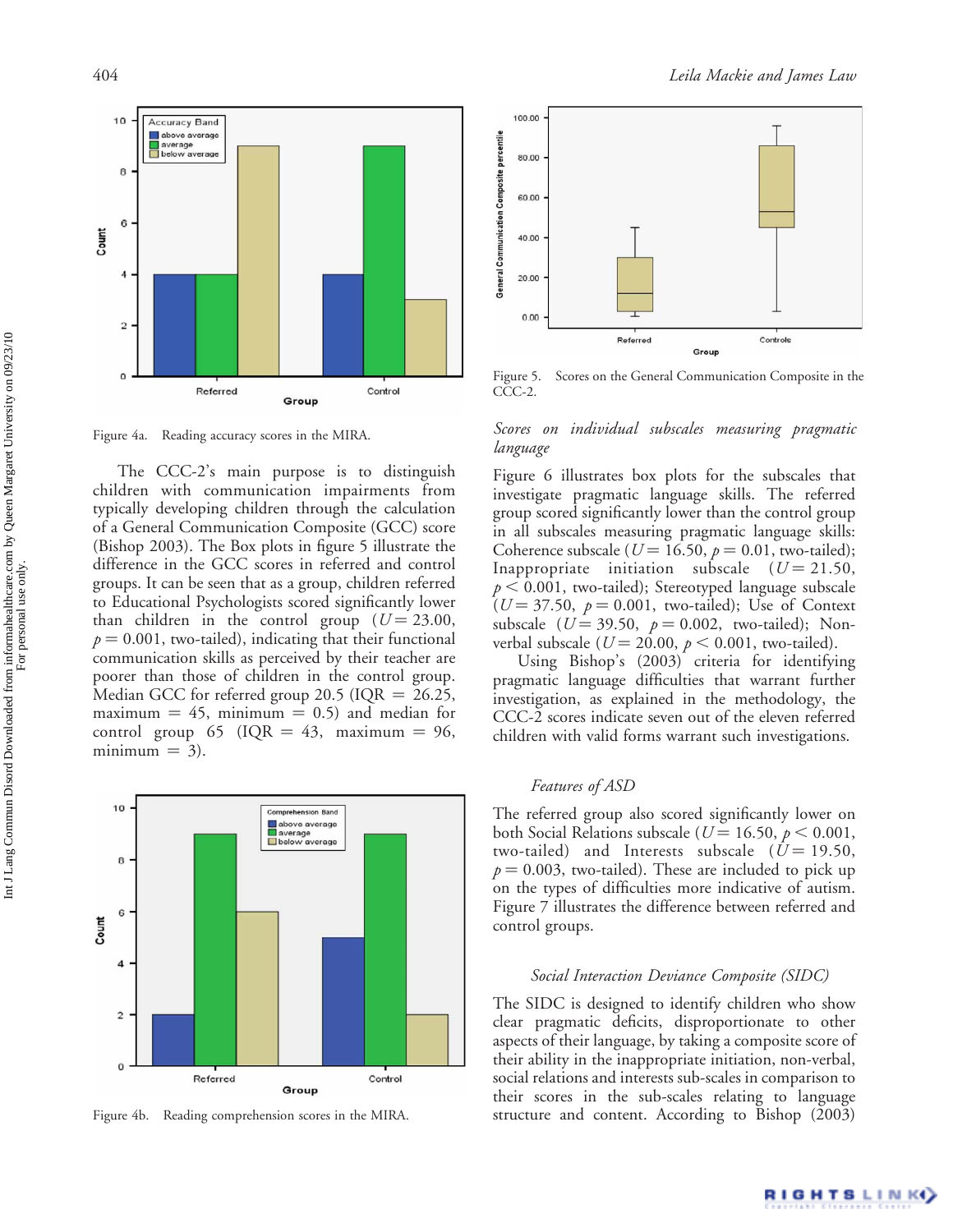

Figure 6. Box plots illustrating the range of percentile scores in both groups on CCC-2 scales for pragmatic language skills.

a negative SIDC score indicates their social interaction difficulties are disproportionate to other aspects of communication and a score of  $-15$  or below is indicative of a possible diagnosis of Asperger's syndrome. Of the above seven children in the referred group identified with pragmatic language difficulties, six obtained a negative SIDC score and of these three children obtained a score below  $-15$ . One child in the control group also scored in this range.

# Qualitative analysis of participants communication/literacy profiles

It is possible to compare the pragmatic language ability of the eleven participants with valid CCC-2 results with their scores in language and literacy assessment. Taking such a broad view of language,  $91\%$  ( $n = 10$ ) had difficulty in at least one of these areas. Of these ten participants, most  $(n = 7)$  had pragmatic language difficulties (with or without word decoding difficulties



Figure 7. Box plots illustrating group range of percentile scores in CCC-2 sub-scales indicating autistic features.

For personal use only.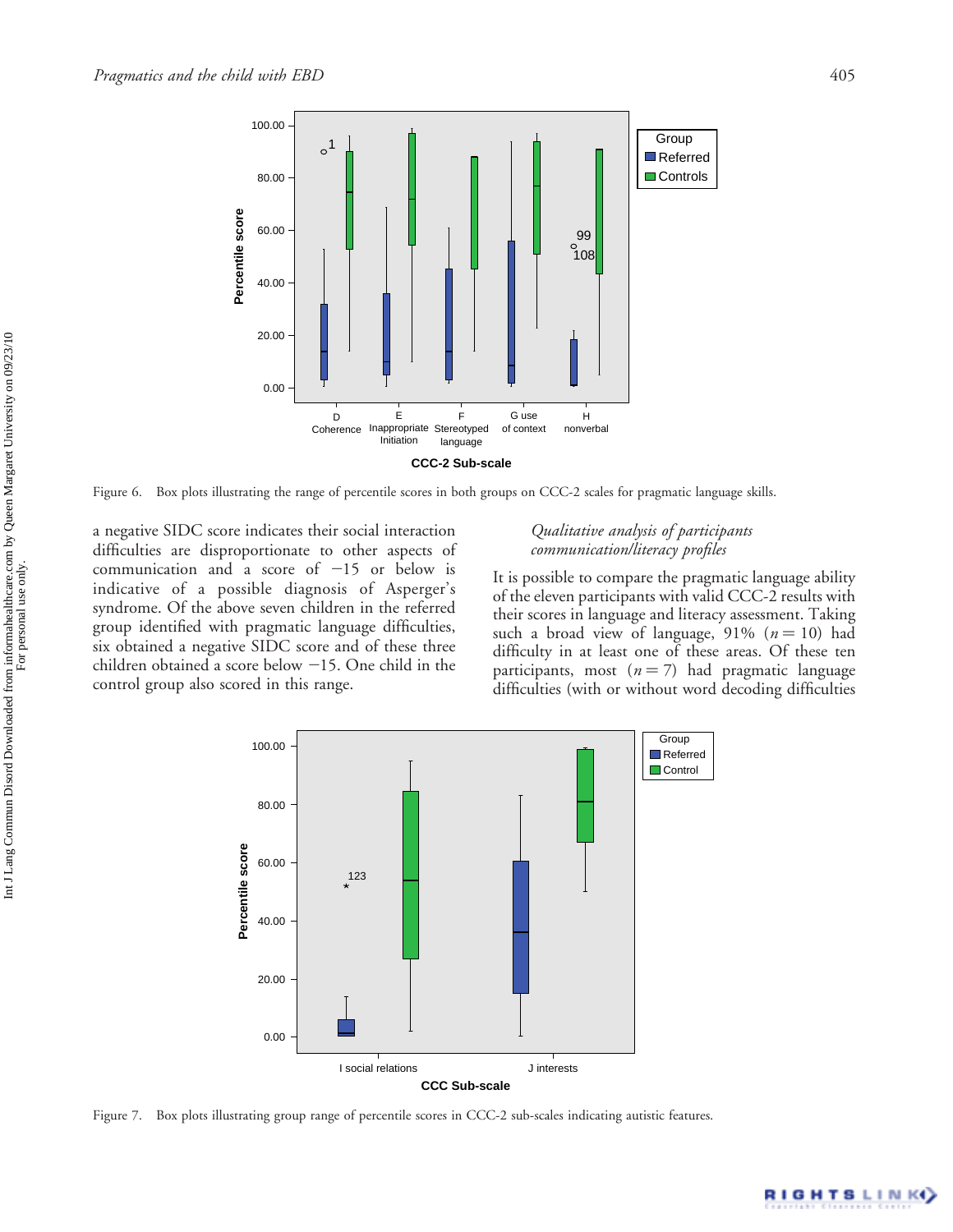or LI). The remaining children all had word decoding difficulties (with or without LI). No referred children had LI without accompanying pragmatic language or word decoding difficulties.

# Parent perception of communication ability and SLT involvement

Of the 17 children in the referred group, concerns about communication were high as they were identified by the majority of parents ( $n = 13$ ). Only one child was currently receiving SLT input, however five parents reported that their child had been referred to SLT in the past (all pre-school) but were no longer receiving input. Four of these were children identified with LI through assessment in the current study. No children were identified with possible Asperger's syndrome.

## **Discussion**

#### Comparison with Gilmour et al. (2004)

This study achieved its objective to replicate Gilmour et al.'s (2004) findings. We found a similar proportion in our referred group (approximately two thirds) had significant pragmatic language difficulties. As found by Gilmour *et al.* and also in keeping with other research into language/communication difficulties and EBD there were considerably more boys than girls in the referred group.

There are, however, a number of considerations to be borne in mind when making comparisons. Firstly, as stated above, children in the Edinburgh area are seldom given a diagnosis of conduct disorder. Nevertheless, almost all referred children were found to be at high risk of a diagnosis of EBD according to their SDQ scores and of these the majority were at high risk of a behavioural disorder, a category that would include conduct disorder. All the same, it remains the case that our group, though similar, is not directly comparable with Gilmour et al.'s. Secondly, the CCC-2 used in the current study has a number of changes in the scoring system and test construction from the CCC as used by Gilmour *et al.* that are designed to allow a more accurate identification of ASD and pragmatic language difficulties. Finally, as already mentioned, the small number of participants and technically invalid forms demands caution when interpreting the current study's finding.

The high number of invalid CCC-2 forms is of concern. Closer analysis of the error types in these forms indicated that teachers tended to take a negative view of the child. The final section of the checklist required rating the child's communicative strengths, with items such as 'you can have an enjoyable and

interesting conversations with this child'; 'talks to others about their interests rather than their own'; and 'talks clearly about what he/she plans to do in the future'. Some teachers rated the child low in this section, though did not always identify specific communication difficulties in the previous section. There may be potential for further exploration of these issue in the future. As identified by Bishop and Baird (2001) having parent completed CCC-2 scores, with their perception of the child's communication in different contexts to combine with the teacher reports would have strengthened the results of this study.

Investigations into social, cognitive and psychological factors

## Non-verbal IQ

It is perhaps surprising that non-verbal cognitive ability was not significantly different between the groups as there is evidence of a higher incidence of EBD in children with broadly defined 'intellectual disabilities' (for example, Baker et al. 2003) than the general population. However, previous research supports this finding. For example, Ripley and Yuill (2005) found no significant difference in non-verbal IQ between boys excluded from school and a control group matched on age, gender and school, though, as in the current study, language skills of the excluded boys were significantly poorer. It is of note that as in the present study nonverbal cognitive ability was measured using the Raven's matrices which is composed of only one test. A composite measure is accepted to give a more accurate indicator of ability (Sparrow and Davis 2000).

#### Demographic factors

It was assumed that as a child for the control group was selected from the same school as each referred child, SES in both groups would be very similar. In fact, though groups were similar in the SIMD ranking, there was a much lower level of maternal education in the referred group. There is evidence that maternal education is linked with a child's cognitive and language development. Specifically there is evidence that interactional style of the parent is a predictor of the child's development. Mothers with low education levels tend to have a more restrictive and authoritarian parenting style (Olson *et al.* 1992) and talk less with their children (Hart and Risley 1995). Both factors have been shown to have a negative impact on cognitive and language development (Ginsborg 2006).

However, though all children with LI had mothers with no further education, their very low language assessment scores suggest that their difficulties may be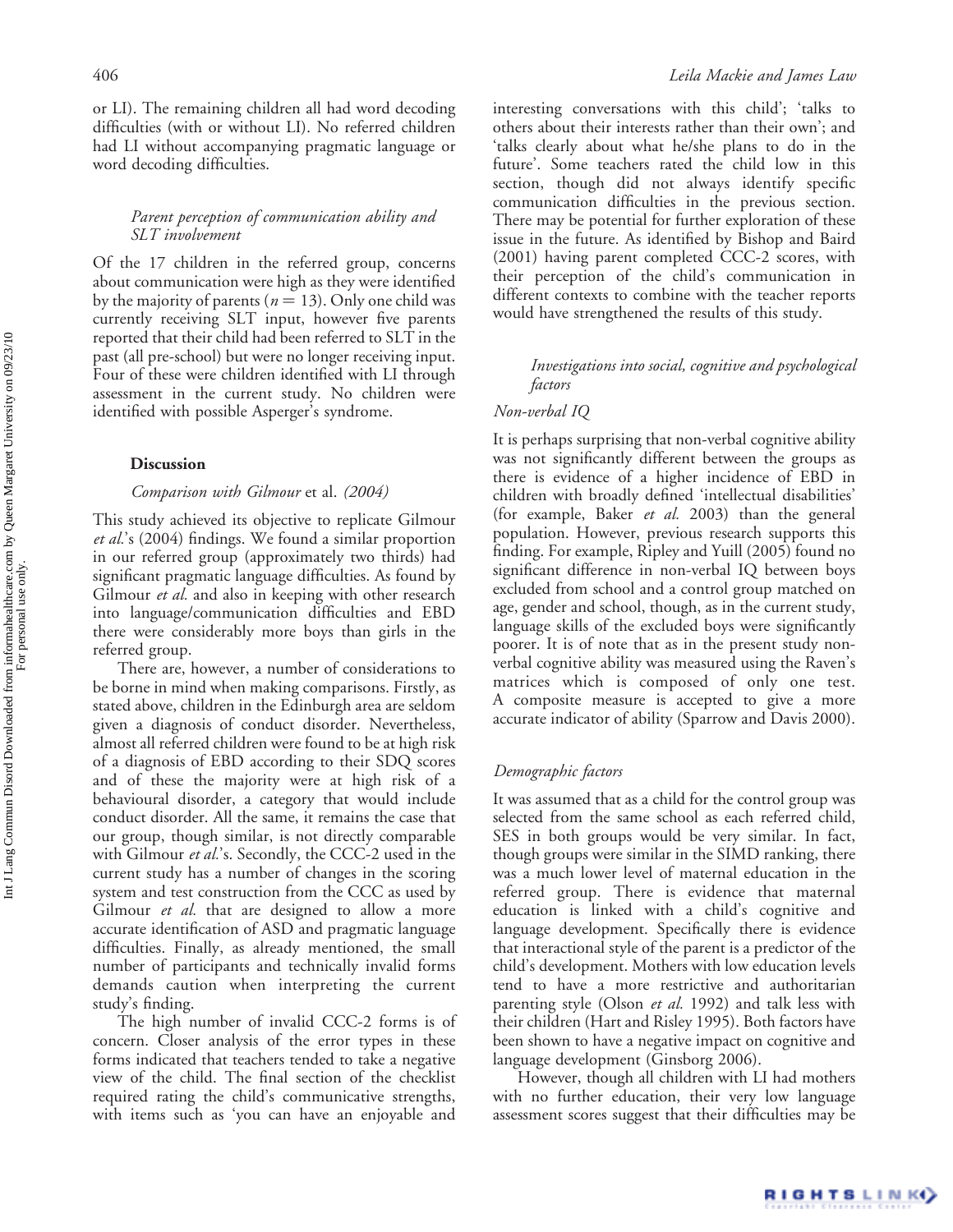due to more than a lack of stimulating language/ cognitive environments, particularly as most had non-verbal cognitive scores within the average range. There is evidence for the heritability of language and communication difficulties (Bishop 2000). Whatever their cause, due to their nature, language and communication impairments are not always obvious and therefore the parenting experience is likely to be different to that of typically developing children and also of children with other more obvious disabilities or impairments. Future research should investigate the emotional wellbeing and coping style of parents of children with LI. To what extent does this contribute to the child's own emotional well-being and behaviour?

#### Word-decoding skills

A high proportion of referred children had word decoding difficulties (53%,  $n = 9$ ), including all six children with LI. This finding gives some support to Tomblin et al. (2000) who found that reading disorder took a mediating role in the incidence of behavioural difficulties in children with LI. However, a comparison group of children with LI and no word decoding difficulties would strengthen this support.

# Comparison of pragmatic language, language and word-decoding skills

Taking a broad view of language to include pragmatic language, language and word-decoding skills, almost all referred children (91%) had difficulty of some kind, suggesting that communication difficulties of some sort very often accompany behavioural difficulties. The small sample size prevented regression analysis to compare the occurrence of these three factors and the relative predictive role that each of these played in whether a child will be referred to an Educational Psychologist. However, the fact that most referred children had pragmatic language difficulties and no referred child had LI without accompanying word decoding or pragmatic language difficulties is of interest when considering the role of LI in the incidence of EBD. When other commonly associated factors that often accompany LI are considered, the language difficulty on its own does not seem to be such a strong predictor of EBD as earlier studies suggest (for example, Toppleberg and Shapiro 2000). More recent research, to a large part through the development of the CCC-2 (Bishop and Baird 2001, Bishop 2003, Norbury et al. 2006) has highlighted that children with LI often have accompanying pragmatic language difficulties. Indeed the results of the CCC-2 validation study (Norbury et al. 2006) found that the 'vast majority' of children with LI had significant pragmatic language difficulties,

to consider the role of pragmatic language difficulties in such a standardized and systematic way. The reasons for these pragmatic language difficulties are perhaps less clear. It is recognized that children with behavioural difficulties are often socially isolated (see, for example, Dodge et al. 2003). The resulting lack of opportunity to practice their social interaction skills with other children has been demonstrated to have a detrimental effect on a child's ability to develop social interaction skills at the same rate as their peers, resulting in an ever widening gap between their own and their peer's social abilities (Dodge et al. 2003). This cycle is likely to play a role to a varying degree in the difficulties identified for many, if not all, of the children with pragmatic language difficulties in our referred group. It is difficult, if not impossible, to determine the extent presenting difficulties are due to such a lack of practice, exposure and/or willingness or a more pervasive difficulty as is in keeping with a diagnosis of ASD. The CCC-2 allowed us to identify some diversity in the types of pragmatic language difficulties seen across the group, indicating variation in the contributing factors for different individuals. Three scored as though a diagnosis of ASD may be appropriate and four had perhaps less severe or at least more specific difficulties with social communication.

before the development of the CCC, have not been able

The results indicate difficulties with word decoding provide another possibly causal route to behavioural difficulties. The reasons for this can only be speculative, though frustration and awareness of the gap between their own and their peers abilities is likely to play a role. Future research with a larger participant group is necessary to confirm these findings and would also allow regression analysis to determine the relative predictive power of these factors in the incidence of EBD.

## Input from SLT

The very low level of SLT involvement but high level of communication and language difficulties amongst this group highlights a high level of unmet need. The fact that many mothers in the referred group had low levels of education suggests that perhaps they are less able to argue the case their child's difficulties should be seen as a difficulty with communication rather than a behavioural difficulty. This is further supported by the majority of mothers reporting concern about their child's communication alongside the low level of SLT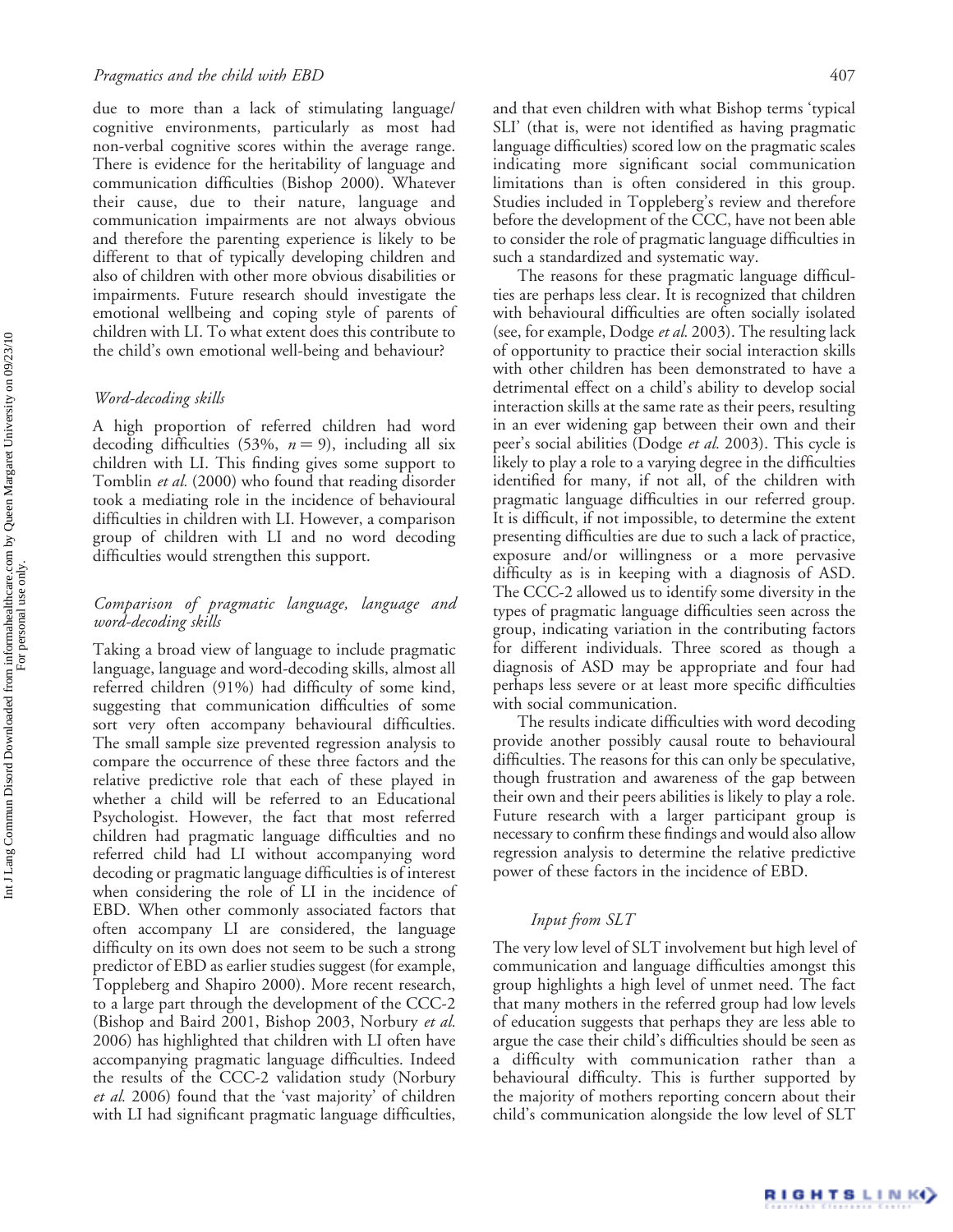involvement, indicating poor engagement with services. The reason for discharge from SLT was not investigated in this study. Though speculation, discharge due to non-attendance is a common problem for SLT clinics in socially disadvantaged areas (Cooper 1998) and highlights the need for SLT services to continue to develop ways to work effectively with these families.

Government projects such as Sure Start have made advances in the way we deliver support for the language and communication needs of children in social deprived areas. However, following the well-founded rationale for early intervention the focus has mostly been on the preschool child. The communication needs of these older children and their families as identified in the current study highlights that these language and communication difficulties all too often do not go away as the child goes through school. The evidence for long term negative outcomes for these children into adulthood (Beitchman et al. 2001, Brownlie et al. 2004), and the high incidence of language and communication difficulties amongst young offenders (Bryan 2004) further emphasizes the importance of developing ways to meet the communication needs of these children as a priority for future research and service development. Current political policy is increasingly recognizing this (Bercow 2008).

#### Limitations

The criteria for recruitment onto the project included the requirement that participants are recent referrals to the Educational Psychologist service. In discussion with Educational Psychologists, many reported that they would have known about the majority of children who are presenting with these types of difficulties before age 7, through regular meetings with their schools. They often also reported awareness of the possible link between behavioural issues with language or communication difficulties and that they would often refer these children to SLT, and at a younger age than 7 years. Indeed it would be hoped that the many previous studies that have reported this co-morbidity, such as Cohen et al. (1998a, 1998b) and subsequent papers such as Law and Garrett (2004) that discuss the implications and necessary steps forward for service delivery would have made an impact on practice. This may to some extent be the case, at least at a local level and may have affected recruitment rates. Thus, though always intended as a pilot study, the number of participants was small and it was not possible to carry out a regression analysis. Additionally the high number of technically invalid CCC-2 forms returned by teachers further reduced the number of participants whose results could be used for some of the analysis. As mentioned above, the results would have been

strengthened by requesting parents to complete the CCC-2 as well as teachers as the two combined has been recognized as giving more reliable information (Bishop and Baird 2001). It also should be born in mind that the SDQ and CCC-2 are only screening questionnaires. Full investigations of both EBD and pragmatic language/social interaction skills are necessary to confirm any diagnosis. Finally an assumption was made that as the SDQ is standardized it would be unnecessary to collect SDQ data on the control group. However, this is an assumption and the design would have been improved by collecting SDQ scores for all participants.

# Implications for practice and future research

The study highlights the fact that too often children are seen as having either a language difficulty or a behavioural difficulty when in reality they may have both. There needs to be more awareness and consideration of the possible overlap between the two. These children have complex individual presentations where the combined expertise of integrated services and multidisciplinary teamwork is the most effective. The combined expertise of SLT, teaching staff, Educational Psychologist and learning assistants should be drawn on to develop and deliver tailor made programmes of intensive input for each individual child. The results indicate that we need to develop interventions for pragmatic language difficulties in this group of children, as well as targeting literacy and structural language. Due to the high level of non-engagement with SLT, input should be delivered at school, ideally linking in closely with the child's home. As suggested by Law and Garrett (2004) we need to develop services to allow us to do this.

#### Summary and conclusions

This pilot study has implications for how we view behaviour and communication skills in primary schools. It seems that factors commonly associated with LI play a more important role in the incidence of EBD than the language difficulties in themselves. Through the use of a more standardized assessment of pragmatic language skills it has been possible to assess more fully the underlying pragmatic language ability of children with EBD to consider whether they have more pervasive difficulties with the underlying pragmatic skills rather than a lack of exposure, practice or willingness affecting their social competence, though this is also likely to play a role. There is evidence supporting the work of Gilmour et al. (2004) that a high proportion of these children have pragmatic language difficulties. High levels of word-decoding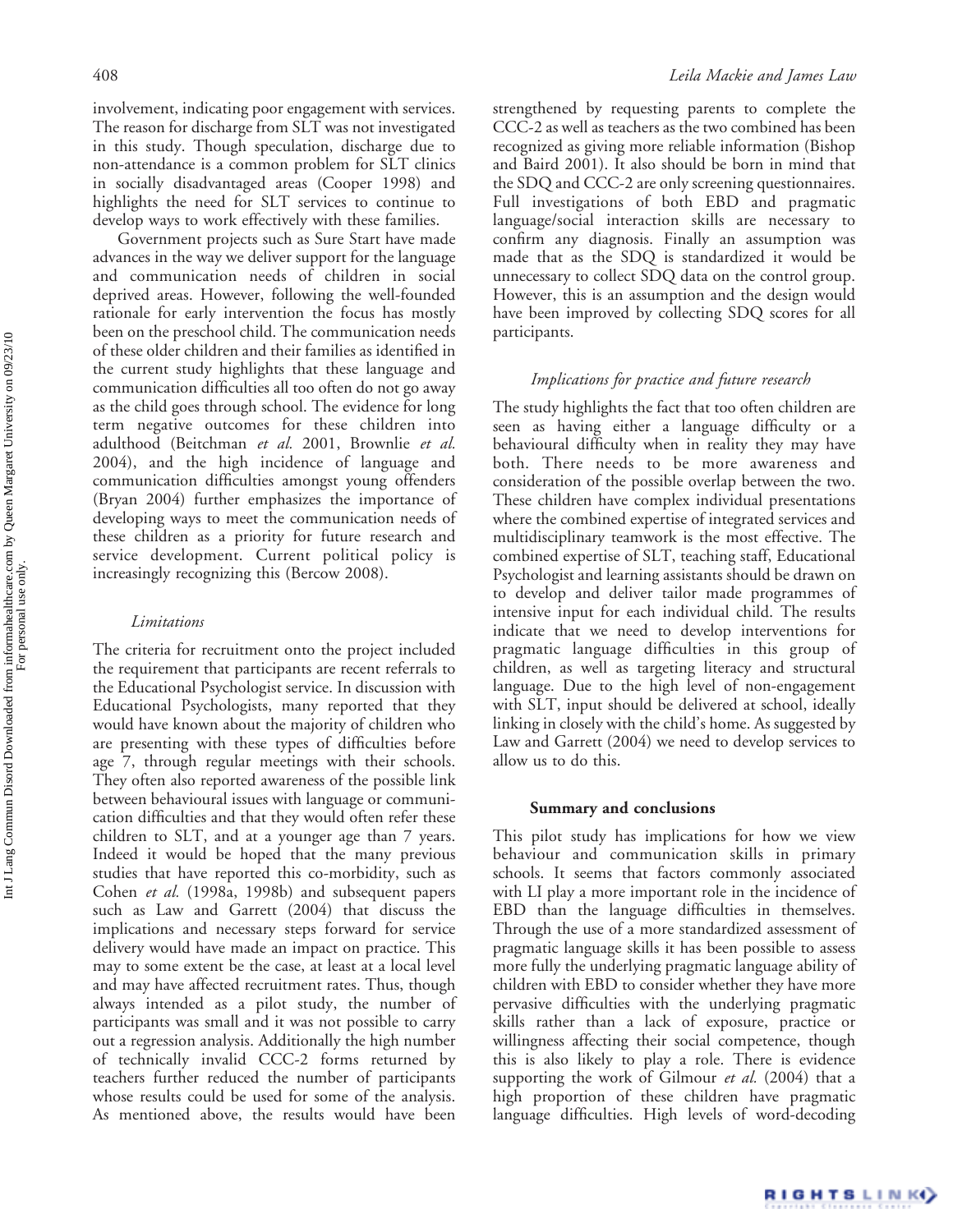difficulties and low levels of maternal education were also found in the referred group indicating that these areas are also important for future research.

#### Acknowledgements

The authors would like to express their appreciation and thanks to all the children and schools in the City of Edinburgh who took part in this study. Special thanks go to Martin Gemmell, Educational Psychologist, City of Edinburgh Council, for his help and advice in setting up the study and for his comments on the manuscript; and all the Educational Psychologists in Edinburgh who helped identify participants. Thanks also go to Ann Clark, Lecturer, Speech and Hearing Sciences, Queen Margaret University, Edinburgh, for her comments on the manuscript. The Centre for Integrated Healthcare Research, Queen Margaret University, Edinburgh funded this project (Grant number: CIHR/2005/PP/09).

Declaration of interest: The authors report no conflicts of interest. The authors alone are responsible for the content and writing of the paper.

#### References

- ADAMS, C., COOKE, R., CRUTCHLEY, A., HESKETH, A. and REEVES, D., 2001, Assessment of Comprehension and Expression 6–11 (Chiswick: NFER-Nelson).
- ADAMS, C., GREEN, J., GILCHRIST, A. and COX, A., 2002, Conversational behaviour of children with Asperger's syndrome and conduct disorder. Journal of Child Psychology and Psychiatry,  $43, 679 - 690$ .
- ADAMS, C., LLOYD, J., ALDRED, C. and BAXENDALE, J., 2006, Exploring the effects of communication intervention for developmental pragmatic language impairments: a signalgeneration study. International Journal of Language and Communication Disorders, 41, 41–65.
- BAKER, B. L., MCINTYRE, L. L., BLACHER, J., CRNIC, K., EDELBROCK, C. and LOW, C., 2003, Pre-school children with and without developmental delay: behaviour problems and parenting stress over time. Journal of Intellectual Disability Research, 47, 217–230.
- BAKER, L. and CANTWELL, D. P., 1987, A prospective psychiatric follow-up of children with speech/language disorders. Journal of the American Academy of Child and Adolescent Psychiatry, 26, 546–553.
- BEITCHMAN, J. H., BROWNLIE, E. B., INGLIS, A., WILD, J., FERGUSON, B. and SCHACHTER, D., 1996, Seven year follow-up of speech/language impaired and control children: psychiatric outcomes. Journal of Child Psychology and Psychiatry, 37, 961–970.
- BEITCHMAN, J. H., WILSON, B., JOHNSON, C. J., ATKINSON, L., YOUNG, A., ADLAF, E., ESCOBAR, M. and DOUGLAS, L., 2001, Fourteen-year follow-up of speech/language-impaired and control children: psychiatric outcome. Journal of the American Academy of Child and Adolescent Psychiatry, 40, 75–82.
- BENNER, G. J., NELSON, J. R. and EPSTEIN, M. H., 2002, Language skills of children with EBD. Journal of Emotional and Behavioural Disorders, 10, 43–59.
- BERCOW, J., 2008, The Bercow Report: A Review of Services for Children and Young People (0–19) with Speech, Language and Communication Needs. July (London: Department of

Children, Schools and Families) (available at: http://www.dcsf.gov.uk/slcnaction).

- BISHOP, D. V. M., 1998, Development of the Children's Communication Checklist (CCC): a method for assessing qualitative aspects of communication impairment in children. Journal of Child Psychology and Psychiatry, 39, 879–891.
- BISHOP, D. V. M., 2000, Speech & Language Impairments in Children: Causes, Characteristics, Intervention and Outcome (Oxford: Psychology Press).
- BISHOP, D. V. M., 2003, The Children's Communication Checklist, 2nd edn (London: Psychological Corporation, Harcourt Assessment).
- BISHOP, D. V. M. and BAIRD, G., 2001, Parent and teacher report of pragmatic aspects of communication: use of the Children's Communication Checklist in a clinical setting. Developmental Medicine and Child Neurology, 43, 809–818.
- BISHOP, D. V. M., CHAN, J., ADAMS, C., HARTLEY, J. and WEIR, F., 2000, Conversational responsiveness in specific language impairment: evidence of disproportionate pragmatic difficulties in a subset of children. Development and Psychopathology, 12, 177–199.
- BISHOP, D. V. M. and NORBURY, C., 2002, Exploring the borderlands of autistic disorder and specific language impairment: a study using standardised diagnostic instruments. Journal of Child Psychology and Psychiatry, 43, 917-929.
- BROWNLIE, E. B., BEITCHMAN, J. H., ESCOBAR, M., YOUNG, A., ATKINSON, L., JOHNSON, C., WILSON, B. and DOUGLAS, L., 2004, Early language impairment and young adult delinquent and aggressive behavior. Journal of Abnormal Child Psychology, 32, 453-467.
- BRYAN, K., 2004, Preliminary study of the prevalence of speech and language difficulties in young offenders. International Journal of Language and Communication Disorders, 39, 391–400.
- CATTS, H. W., FEY, M. E., TOMBLIN, J. B. and ZHANG, X., 2002, A longitudinal investigation of reading outcomes in children with language impairments. Journal of Speech, Language, and Hearing Research, 45, 1142–1157.
- COHEN, N., BARWICK, M. A., HORODEZKY, N. B., VALLANCE, D. D. and IM, N., 1998a, Language, achievement, and cognitive processing in psychiatrically disturbed children with previously identified and unsuspected language impairments. Journal of Child Psychology and Psychiatry, 39, 865-877.
- COHEN, N. J., DAVINE, M., HORODEZKY, N. and LIPSETT, L., 1993, Unsuspected language impairment in psychiatrically disturbed children: prevalence and language and behavioral characteristics. Journal of the American Academy of Child and Adolescent Psychiatry, 32, 595–603.
- COHEN, N. J., MENNA, R., VALLANCE, D. D., BARWICK, M. A., IM, N. and HORODEZKY, N. B., 1998b, Language, social cognitive processing, and behavioral characteristics of psychiatrically disturbed children with previously identified and unsuspected language impairments. Journal of Child Psychology and Psychiatry, 39, 853–864.
- CONTI-RAMSDEN, G. and BOTTING, N., 2000, Social and behavioural difficulties in children with language impairment. Child Language Teaching and Therapy, 16, 105-120.
- COOPER, M., 1998, Inclusive services for excluded communities. Royal College of Speech and Language Therapy Bulletin, November, 11–12.
- DODGE, K. A., LANSFORD, J. E., BURKS, V. S., BATES, J. E., PETTIT, G. S., FONTAINE, R. and PRICE, J. M., 2003, Peer rejection and social information-processing factors in the development of aggressive behavior problems in children. Child Development, 74, 374–392.
- GILMOUR, J., HILL, B., PLACE, M. and SKUSE, D. H., 2004, Social communication deficits in conduct disorder: a clinical and

For personal use only.